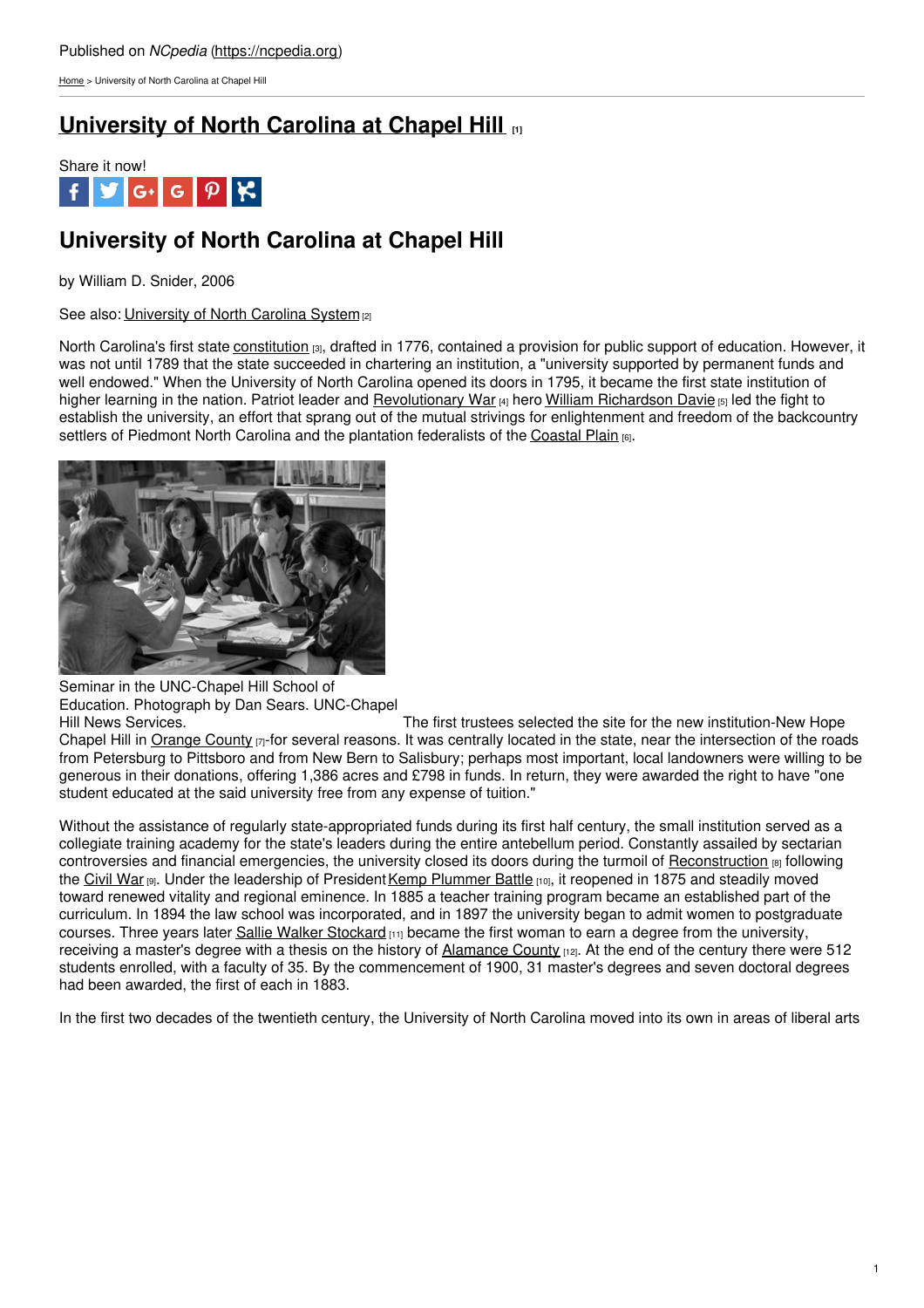

Faculty of the University of North Carolina at Chapel Hill process to a convocation on University Day, late 1990s. The Old Well appears in the background. Photograph by Justin Smith. UNC-

and Chapel Hill News Services. scientific renown. The first Phi Beta [Kappa](http://www.pbk.org/) [13] chapter in North Carolina was established at the university in 1904, and in 1913 the Bureau of [Extension](https://ncpedia.org/extension-service)  $[14]$  was created to make the school's resources more widely available across the state. By 1907 a University Woman's Club had been organized. The university continued to grow, reaching an enrollment of 2,600 students and a faculty of 222 full- and 85 part-time members in 1930. In 1931 the university joined the Women's College at [Greensboro](https://ncpedia.org/university-north-carolina-greensbor) (later the University of North Carolina at Greensboro [15]) and North Carolina State College at Raleigh (laterNorth Carolina State [University](https://ncpedia.org/north-carolina-state-university) [16]) to form the consolidated [University](https://ncpedia.org/university-north-carolina-system-0) of North Carolina System<sub>[2]</sub>, controlled by a board of trustees and having a single president with offices on the Chapel Hill campus.

Through its second century, the university, now officially the University of North Carolina at Chapel Hill, thrived. The state added additional campuses to the consolidated system, bringing its total number of schools to 16. The Chapel Hill campus continued to remain in a leadership position. It established the Institute of [Government](http://www.sog.unc.edu/) (now the School of Government  $[17]$ , the first of its kind in the nation, in 1942. The School of Public Health  $[18]$  was established in 1936 and the Division of Health Affairs in 1949, making the university one of the few in the nation with schools in the five health professionsdentistry, nursing, medicine, pharmacy, and public health. Culturally, the Chapel Hill campus led as well. The university dedicated the [Playmakers](http://www.playmakersrep.org/) Theatre [19] as the first building devoted to the study of theater on a public campus in 1925. The Morehead [Planetarium](http://www.moreheadplanetarium.org/) [20] opened in 1949, and the Ackland Art [Museum](http://www.ackland.org) [21] in 1958. UNC's first radio station, now WUNC-FM [22], had its beginnings in 1953 when students began [broadcasting](http://wunc.org/front-page) part-time from Swain Hall; and a public television station (now [WUNC-TV](http://www.unctv.org/) [23]) was started in 1955. The university admitted African American students for the first time in 1955, following the 1951 order by federal courts to integrate its law, medical, and graduate schools.

By the early 2000s UNC-Chapel Hill's academic offerings spanned more than 100 fields, including 84 bachelor's, 165 master's, and 108 doctoral degrees as well as professional degrees in dentistry, medicine, pharmacy, and law. Five health schools and UNC Hospitals constitute one of the nation's most complete academic medical centers and are integrated with liberal arts, basic sciences, and high-tech academic programs. The University of North Carolina at Chapel Hill has approximately 2,690 faculty members serving more than 25,000 undergraduate and graduate students from every North Carolina county, the other 49 states, and nearly 100 foreign countries. About 81 percent of the school's undergraduates are from North Carolina.

### **References:**

William S. Powell, *The First State University: A Pictorial History of the University of North Carolina*(3rd ed., 1992).

William D. Snider, *Light on the Hill: A History of the [University](http://books.google.com/books?id=aKRPWDroJSwC&lpg=PP1&pg=PP1#v=onepage&q&f=false) of North Carolina at Chapel Hill*[24] (1992).

Louis R. Wilson, *The University of North Carolina under Consolidation, 1931-1963: History and Appraisal*(1964).

### **Additional Resources:**

Official website of The University of North Carolina at Chapel Hill: https://www.unc.edu [25]

The Carolina Story: A Virtual Museum of University Histor[yhttp://museum.unc.edu/](http://museum.unc.edu/) [26]

"ARTICLE IX: Education" of the North Carolina State Constitution: <https://www.ncleg.net/Legislation/constitution/article9.html> [27]

Larson, Jennifer L. "DocSouth Remembers UNC's Earliest Historians." 2004. Documenting the American South, University of North Carolina at Chapel Hill. [https://docsouth.unc.edu/highlights/university\\_day.html](https://docsouth.unc.edu/highlights/university_day.html) [28] (accessed October 12, 2012).

Spillman, Scott. "The Establishment of the General College at the University of North Carolina." The North Carolina Historical Review 84, no. 4 (2007): 355–89. <http://www.jstor.org/stable/23522965> [29].